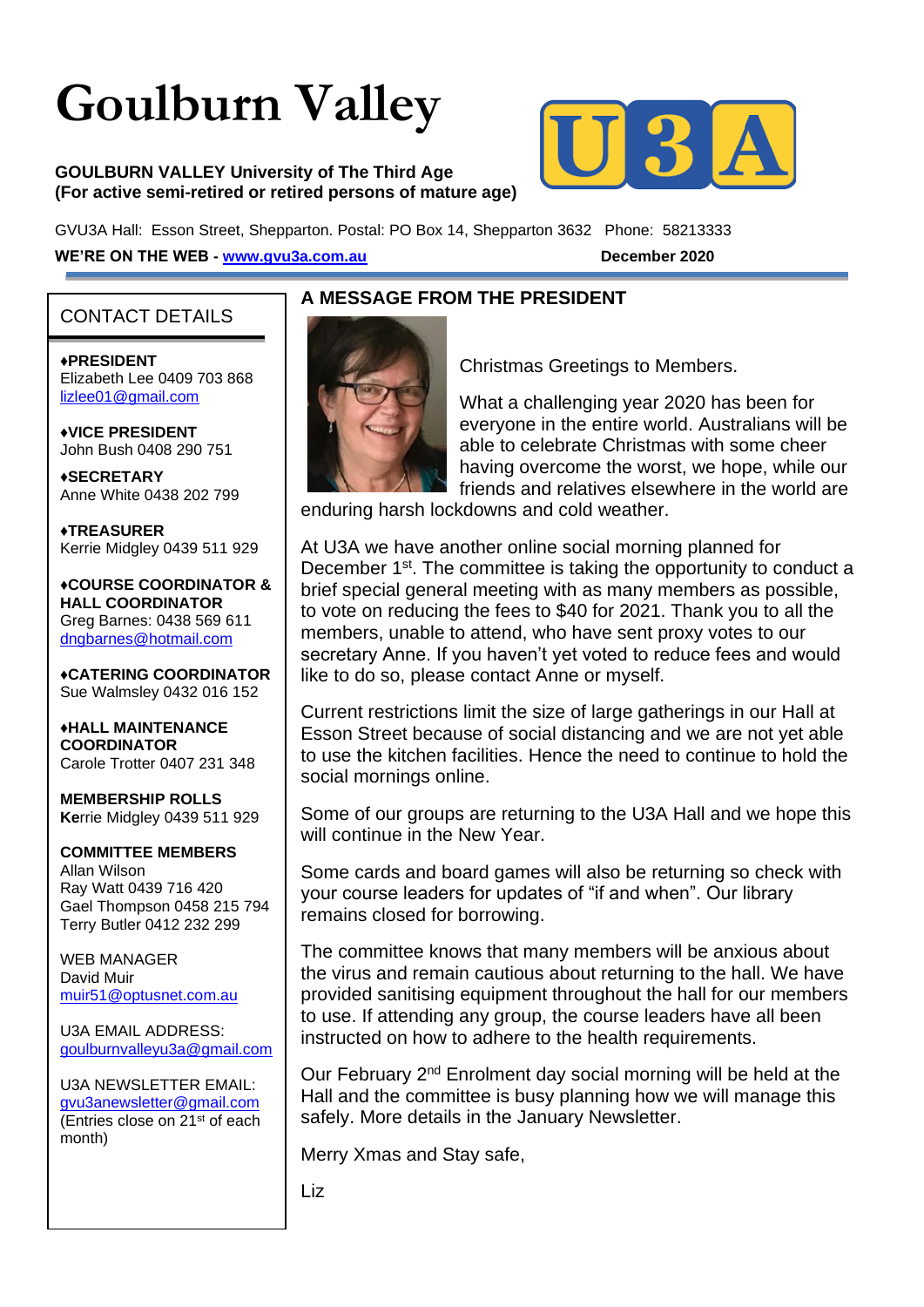# **You are invited to the online U3A Special General Meeting and**

# **Christmas Social Morning**

 Let's get together again and vote on reducing fees, share some entertainment and a few laughs in the new way. Your online invitation will arrive November 29th, and is also in the newsletter, asking you to join the meeting via clicking on <https://us02web.zoom.us/j/89334693569>link Meeting ID: 893 3469 3569

**WHERE**: U3A **Zoom** at home **WHEN**: Tuesday 1st December **TIME**: 10.00am

# **Writing4Pleasure**

The next WRITING4PLEASURE meeting is on **21st January 2021**. Closer to the date I will advise by email, where we shall meet. Our January 2021 topics are:

#### **1. HOW MUCH IS ENOUGH?**

#### **2. THE CAFE**

On behalf of WRITING4PLEASURE GROUP, a very Merry Christmas and Happy New Year to you all. May 2021 offer many of the things we had to put on hold in 2020. Take care.

#### **QUOTE FOR THE MONTH**:

 *"THE MOST VALUABLE OF ALL TALENTS IS THAT OF NEVER USING TWO WORDS WHEN ONE WILL DO." \_ THOMAS JEFFERSON*

Contact: Lyn Austin. (Phone: 0468 312 602)

# **Creative Crafts**

Great news! Creative Crafts will commence again this Tuesday. All COVID19 requirements are still in place but it will be great to see Crafters again and catch up on all news. Bring some show and tell. Bring your own cup. coffee/tea, sugar, etc.

Contact: Gael Thompson (0458 215 794)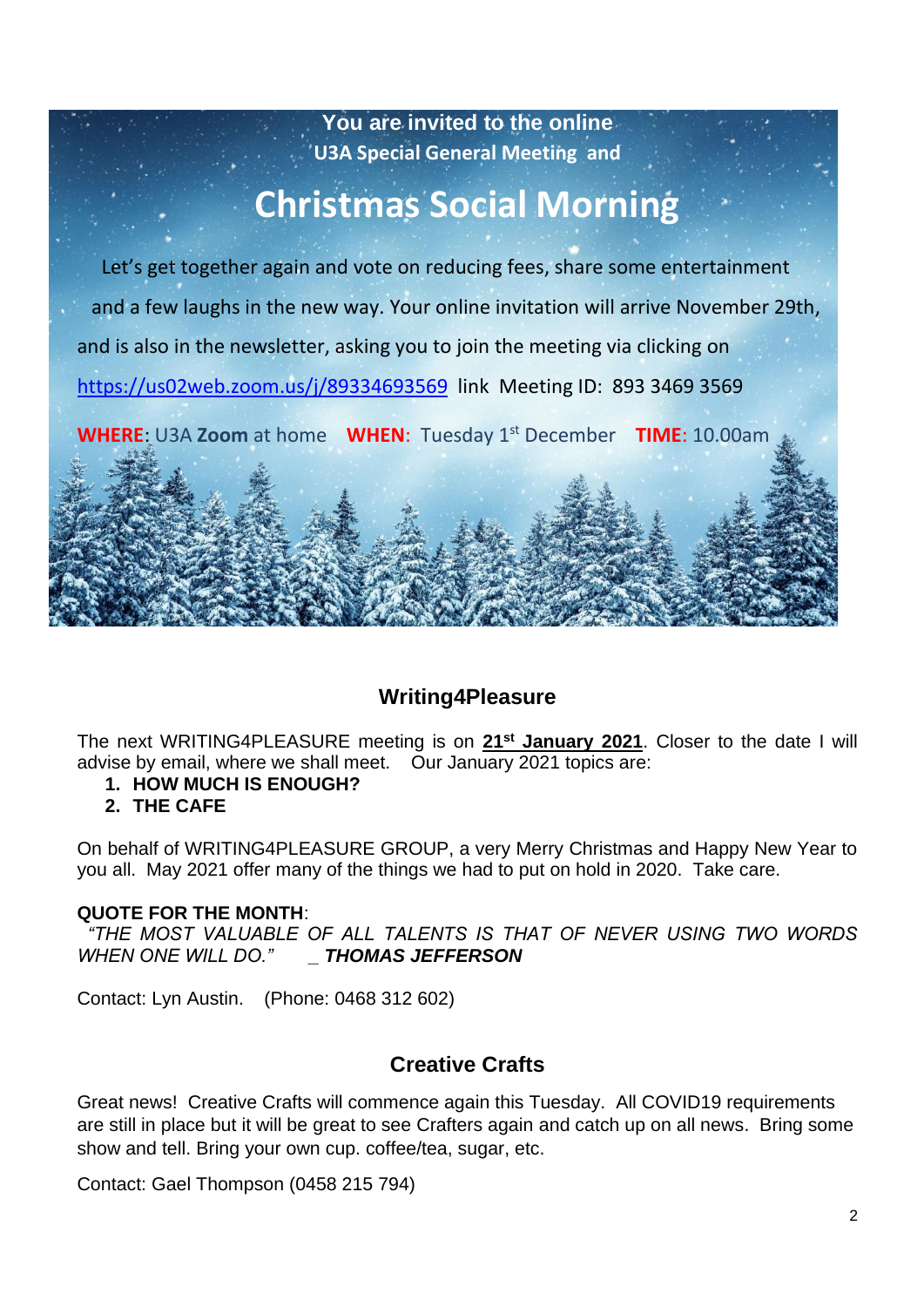# **U3A Walk and Talk**

The Walk and Talk group will finish the year with a BBQ at Goulburn Weir. Meet at U3A Hall on Wednesday the 9<sup>th</sup> December at 9.00am for a 9.30am start. Note, if the COVID19 restrictions are lifted we may be able to carpool. We will drive to Nagambie for morning tea where you can buy a coffee or bring your own then a walk along the lake boardwalk. We will then drive to Goulburn Weir for our BBQ lunch.

Please note bring you own meat / salad etc David the master chef will be doing the cooking for the group. Hats with a Christmas theme must be worn. Also I will be looking for the group members to plan walks for next year.

On Wednesday 11<sup>th</sup> November, the Walk and Talk group with 7 members met at Kids Town. for a walk to the Mooroopna War Memorial where we spent 30 minutes before going to Chinaman's Gardens for morning tea then walk back to Kids Town via the Flats track. Thanks to Bobby Dohnt for transporting our bags to Chinaman's Gardens and back to Kids Town

David Taylor 0412802427

Morning Tea at Chinaman's Gardens.



**Science Matters**

Our last meeting for 2020 will be a BYO lunch in the U3A garden on Monday December 7<sup>th</sup> beginning at 12.30. There will be no formal science talk, but perhaps plenty of chatter. This is open to any U3A member. (Can you solve the riddle in the verse attached?)

Contact: Allan Wilson 0427 399 648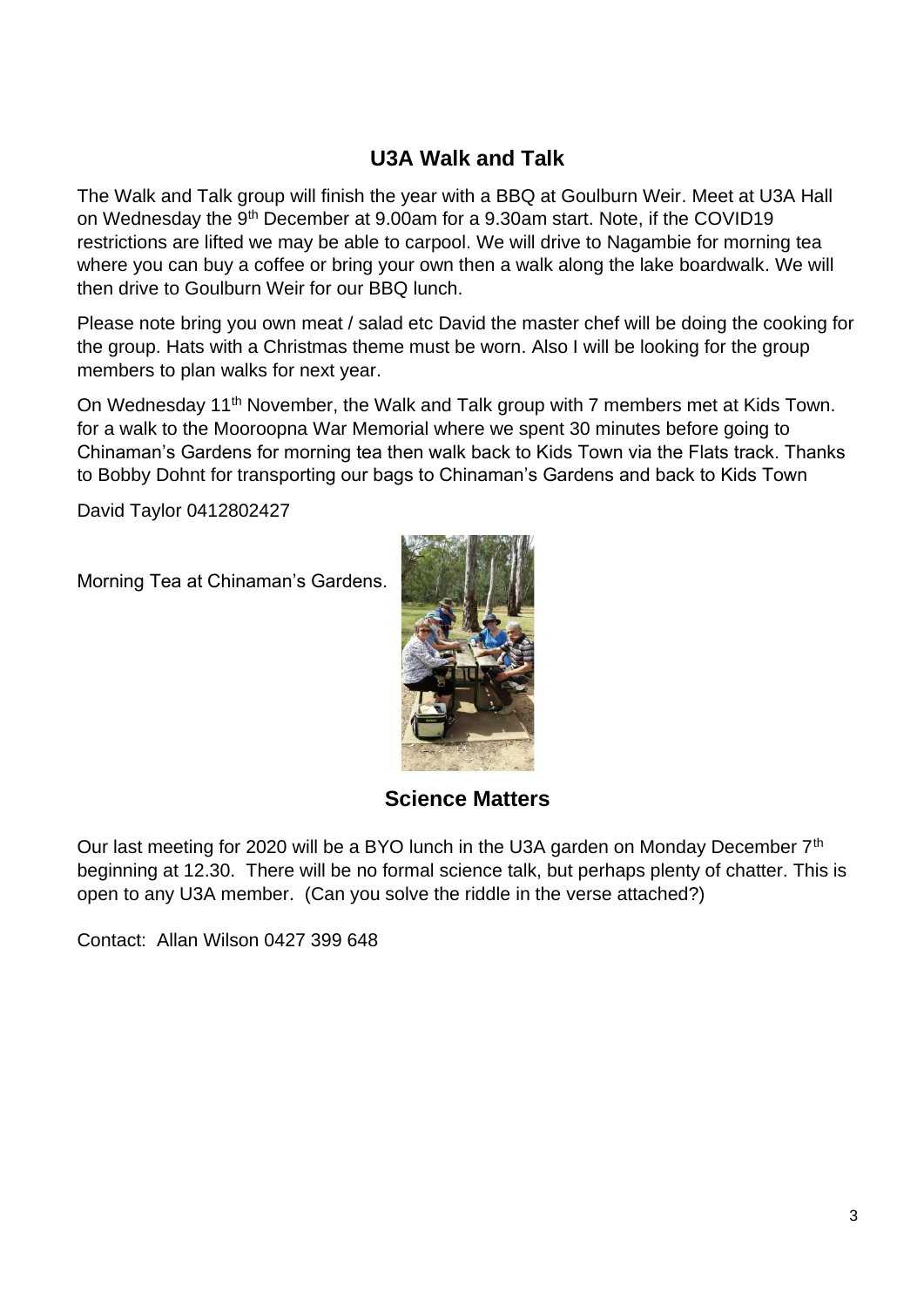

**Strength and Balance**

Our last class for 2020 will be November 30th and we will resume Monday 11th January 2021. It has been a difficult year, as we all know, with restrictions and fitness centres and exercise groups being some of the hardest hit.

When we have been able to exercise it has been a pleasure to be outside in the garden at U3A. Well done to Ray and his helpers. Some suggest it is so much nicer to be outside exercising when the weather is so nice. I agree.

No doubt January and February will be hot, but the air conditioning in the building makes for a pleasant room to exercise in, so come along and give it a go. We will be starting at 8.50 for a 45-minute class on Mondays. If you would like more information about what we do please give me a ring on 0402 019 552. You just need a pair of light weight shoes and a willingness to improve your fitness.

Hope to see you in 2021. Lyn Davidson

# **Bolivia**

Bolivia has returned as of 19/11/20. We meet each Thursday at [1pm](http://1.pm/) until [4pm](http://4.pm/) in the U3A Hall.

Welcome back to all past members and any new players.

COVID19 rules must be observed: **BYO** drink, food, utensils, mask etc. All tables, chairs, cards will be disinfected at the end of the afternoon. The kitchen cannot be used.

I'm hoping to see as many of you as can make it, it's been a long time between games.

Pat Commons (0458 939 747)

# **Historical Studies**

#### **Monday December 14, 10am U3A Hall**

Presenter John Dainton

**SUBJECT,** "Personal Recollections of Early Victoria" written by Albert Alexander Cochrane Le Souef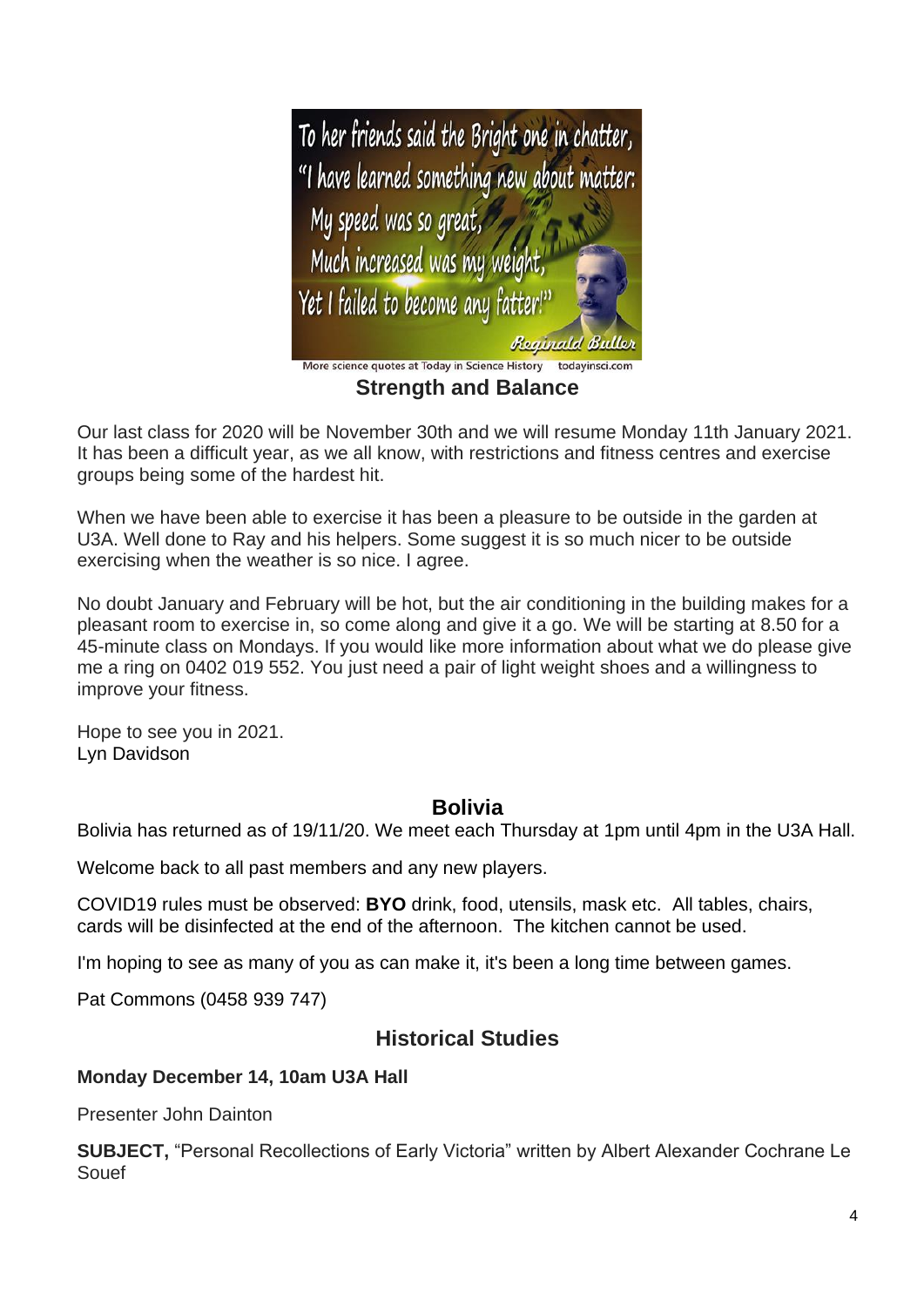Albert Le Souef was the son of William Le Souef Manager of the Murchison Aboriginal Protectorate from July 1840 until July 1843

Albert Le Souef was occupier of Tallygaroopna Sheep Station along with Sherbourne Shepherd and William Atkins from July 1854 until July 1857.

He was a Board member for the Protection of Aborigines in Victoria for almost 30 years and Secretary and Director of Zoological and Acclimatisation Society from 1870 until 1882. In 1882 he was appointed Director and Secretary of Melbourne Zoological Gardens where he took up residence and where he remained until his death in 1902.

John Dainton 5821 3881 or mob 0417 549 508

# **Mah Jong**

We will recommence playing Mah Jong on Tuesday December 1st from 1pm to [3.30pm.at](http://3.30pm.at/) the U3A Hall.

COVID rules must be observed: **BYO** drink, food, utensil's, mask etc. All tables, chairs, tiles and boards will be disinfected at the end of the afternoon. The kitchen cannot be used.

It will be great to see as many of you as possible. It's been a long time between a throw of the dice.

Cheers

Kerrie Midgley (0439 511 929)

# **Monday Lunch Group**

People have gathered each Monday at the Peppermill for an enjoyable lunch throughout November. For the month of December i.e. Monday 7th, 14th, 21st and 28th I have made a group booking for 10 people to meet at The RSL at 12 noon. It will be necessary for people to ring me to let me know if they are coming. The first 10 people to book in will make up the group. For the month of January i.e. Monday 4th, 11th, 18th and 25th I have made a group booking at The Sherbourne Hotel at 12 noon for 10 people. People will need to ring me to let me know if they are coming. In 2021 I hope we will be able to return to our normal planning and visit a different venue each week but we will have to see how the dreaded virus behaves.

Contact: Gail Jelliff - 0400 531 856 or 5821 1315

# **Book Group Number One**

When we meet on Thursday November 26th to return our books and get the new one which covers the December/January period, I will have the new membership forms for 2021 that need to be filled in and a payment of \$50 that needs to be paid. You can give me the \$50 in either cash or a cheque made out to Goulburn Valley Regional Library. I will take all the forms and money and pay in bulk at the library. If you prefer you can take the form and money to the library yourself.

Contact: Gail Jelliff 0444 531 856 or 58211315 if you have any questions.

# **Art Group**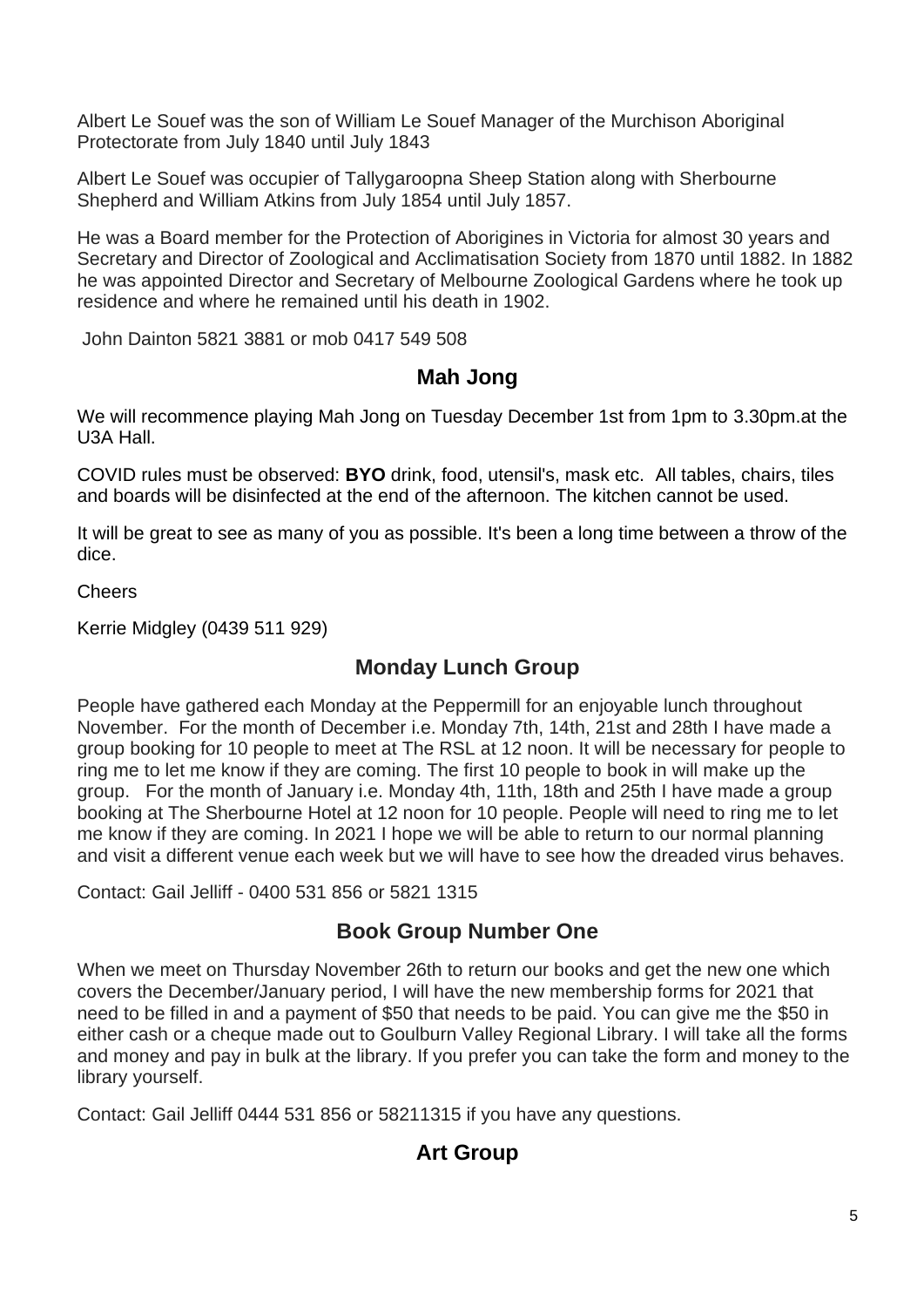The group has finally made a very welcome return to "Art in the Hall". Leading up to this, small numbers of the group have been able to reconnect with their fellow artists over lunch. This has been a great "catch-up" and has enabled them to stay connected in some way. The latest outing was for lunch at the "Billabong Nursery and Cafe" just last week, when there was a great turnout. It was a lovely lunch, with lots of chatter, and was enjoyed by all. Our second week back in the hall saw many more "happy painters" in attendance, so hopefully it will not be too long before the group is back in full. The photos were taken on Wednesday 18th Nov, and shows everyone hard at work, showcasing the great diversity of their talents.

Happy days –

Contact: Judi 0448813930



Top row: Glenys using a new technique with oils, Gwen working on florals with acrylic, Mary painting her brother,

Centre row: Brian, using oils, Rob – fishing using oils, Mary -Solitude – pastel, Terry playing with oils

Bottom row: everyone being industrious.,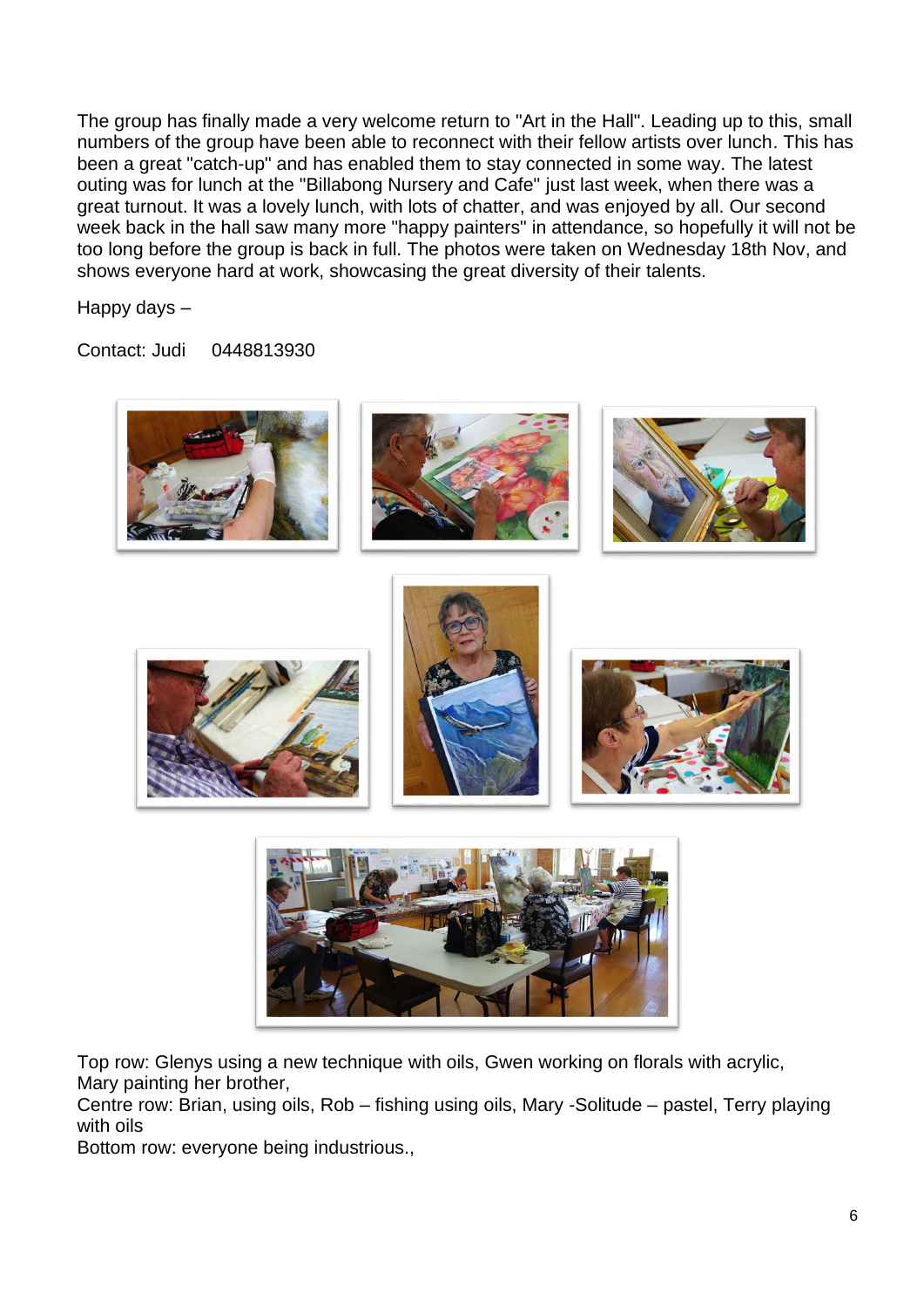#### **BANK ACCOUNT DETAILS**

If you want to pay your membership fees or trip fees through the internet please use the account numbers below and use your name as the reference.

General account: BSB 633 000 Account number 127742898

Trip account: BSB 633 000 Account Number 129896049